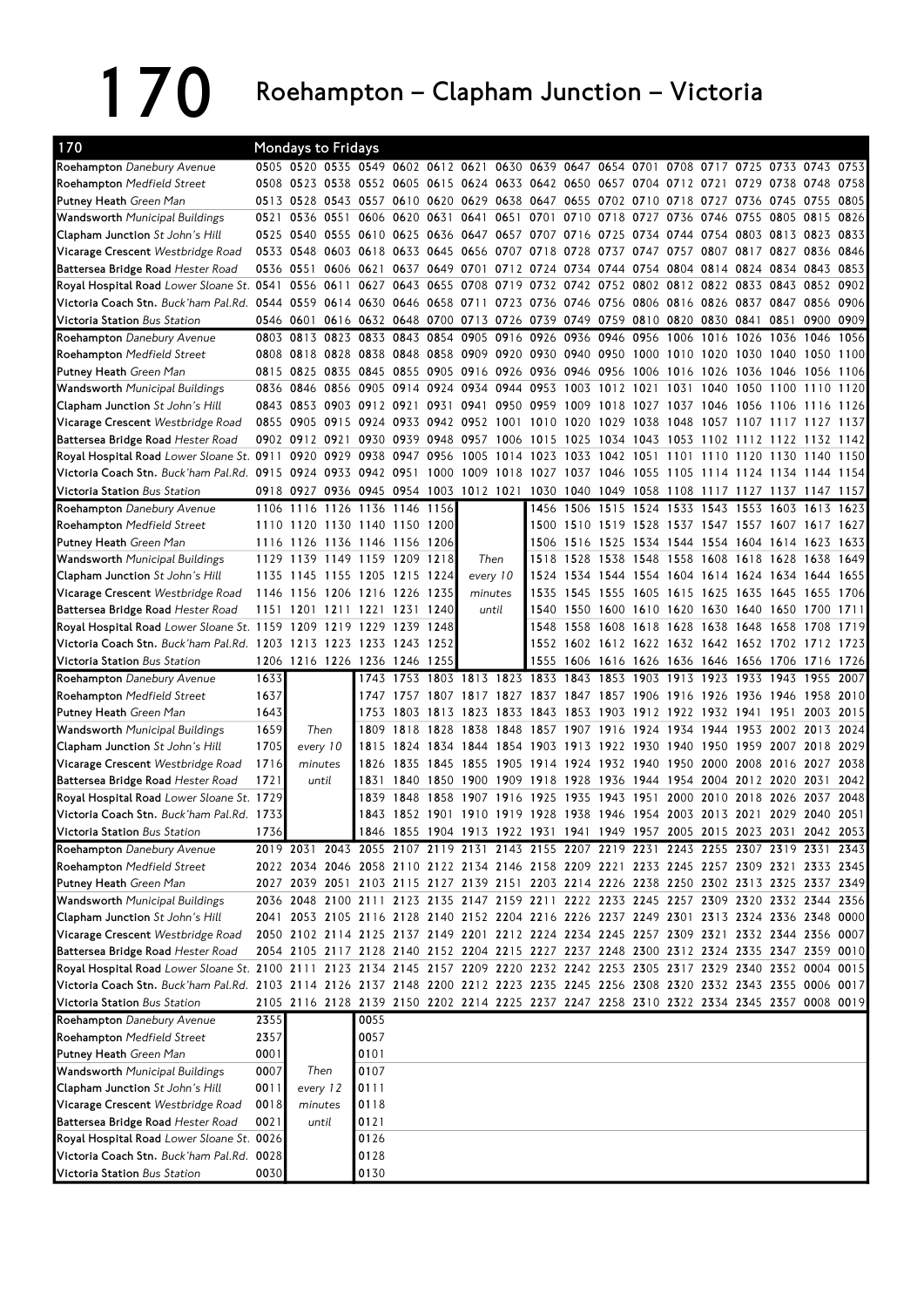| 170                                                                                                                                    |      |                | Saturdays (also Good Friday)                                     |                     |           |           |      |                |           |                          |                                                        |      |                                                                                           |      |                               |                                                         |      |       |
|----------------------------------------------------------------------------------------------------------------------------------------|------|----------------|------------------------------------------------------------------|---------------------|-----------|-----------|------|----------------|-----------|--------------------------|--------------------------------------------------------|------|-------------------------------------------------------------------------------------------|------|-------------------------------|---------------------------------------------------------|------|-------|
| <b>Roehampton</b> Danebury Avenue                                                                                                      |      |                |                                                                  |                     |           |           |      |                |           |                          |                                                        |      | 0505 0520 0535 0550 0605 0620 0635 0650 0705 0715 0725 0735 0745 0755 0805 0815 0825 0835 |      |                               |                                                         |      |       |
| <b>Roehampton</b> Medfield Street                                                                                                      |      |                |                                                                  |                     |           |           |      |                |           |                          |                                                        |      | 0508 0523 0538 0553 0608 0623 0638 0653 0708 0718 0728 0738 0748 0758 0808 0818 0828 0838 |      |                               |                                                         |      |       |
| <b>Putney Heath</b> Green Man                                                                                                          |      |                |                                                                  |                     |           |           |      |                |           |                          |                                                        |      | 0513 0528 0543 0558 0613 0628 0643 0658 0713 0723 0733 0743 0753 0803 0813 0824 0834 0844 |      |                               |                                                         |      |       |
| <b>Wandsworth</b> Municipal Buildings                                                                                                  |      |                | 0520 0535 0550 0605 0620 0635                                    |                     |           |           |      |                |           |                          | 0651 0706 0721 0731 0741                               | 0751 | 0801                                                                                      |      | 0812 0822 0833 0843 0853      |                                                         |      |       |
| <b>Clapham Junction</b> St John's Hill                                                                                                 |      |                | 0524 0539 0554 0609 0624 0639 0655 0710 0725 0735 0745 0755 0805 |                     |           |           |      |                |           |                          |                                                        |      |                                                                                           |      | 0817 0827 0838 0848 0858      |                                                         |      |       |
| <b>Vicarage Crescent</b> Westbridge Road                                                                                               |      |                |                                                                  |                     |           |           |      |                |           |                          |                                                        |      | 0531 0546 0601 0616 0631 0646 0702 0717 0733 0743 0753 0803 0814 0826 0836 0847 0857 0907 |      |                               |                                                         |      |       |
| <b>Battersea Bridge Road</b> Hester Road                                                                                               |      |                |                                                                  |                     |           |           |      |                |           |                          |                                                        |      | 0534 0549 0604 0619 0634 0649 0705 0720 0736 0746 0756 0806 0817 0829 0840 0851 0901 0911 |      |                               |                                                         |      |       |
| Royal Hospital Road Lower Sloane St. 0538 0553 0608 0623 0638 0654 0710 0725 0741 0751 0801 0811                                       |      |                |                                                                  |                     |           |           |      |                |           |                          |                                                        |      |                                                                                           |      | 0822 0834 0846 0857 0907 0917 |                                                         |      |       |
| Victoria Coach Stn. Buck'ham Pal.Rd.  0540  0555  0610  0625  0640  0656  0713  0728  0744  0754  0804  0814  0825                     |      |                |                                                                  |                     |           |           |      |                |           |                          |                                                        |      |                                                                                           |      | 0837 0849 0900 0910 0920      |                                                         |      |       |
| <b>Victoria Station</b> Bus Station                                                                                                    |      |                |                                                                  |                     |           |           |      |                |           |                          |                                                        |      | 0542 0557 0612 0627 0642 0658 0715 0730 0746 0756 0807 0817 0828 0840 0852 0903 0913 0923 |      |                               |                                                         |      |       |
| Roehampton Danebury Avenue                                                                                                             |      | 0844 0853      |                                                                  | 0903 0913 0922 0931 |           |           |      |                |           | 0940 0950 1000 1010      | 1020 1029                                              |      | 1039                                                                                      | 1049 | 1059 1109                     |                                                         | 1119 | 1129  |
| <b>Roehampton</b> Medfield Street                                                                                                      |      |                |                                                                  |                     |           |           |      |                |           |                          |                                                        |      | 0847 0856 0906 0916 0925 0934 0943 0953 1003 1013 1023 1032 1042 1052 1102 1113 1123 1133 |      |                               |                                                         |      |       |
| <b>Putney Heath</b> Green Man                                                                                                          |      |                |                                                                  |                     |           |           |      |                |           |                          |                                                        |      | 0853 0902 0912 0922 0931 0940 0949 0959 1009 1019 1029 1038 1048 1058 1108 1119 1129      |      |                               |                                                         |      | 1139  |
| <b>Wandsworth</b> Municipal Buildings                                                                                                  |      |                | 0902 0912 0922 0932 0941                                         |                     |           |           |      |                |           |                          |                                                        |      | 0951 1000 1010 1020 1030 1040 1050 1100 1110 1120 1131                                    |      |                               |                                                         | 1142 | 1152  |
| Clapham Junction St John's Hill                                                                                                        |      | 0907 0917      |                                                                  | 0927 0937 0946 0956 |           |           |      |                |           |                          |                                                        |      | 1006 1016 1026 1036 1046 1056 1106 1116 1126 1137 1148                                    |      |                               |                                                         |      | 1158  |
| <b>Vicarage Crescent</b> Westbridge Road                                                                                               |      | 0917 0927      |                                                                  | 0937 0947 0956 1006 |           |           |      |                |           |                          |                                                        |      | 1016 1026 1036 1046 1056 1106 1116 1126 1136 1147 1158 1208                               |      |                               |                                                         |      |       |
| Battersea Bridge Road Hester Road                                                                                                      |      |                | 0921 0931 0941 0951                                              |                     | 1001      | 1011 1021 |      |                |           |                          | 1031 1041 1051 1101 1111 1121                          |      |                                                                                           | 1131 | 1141 1152 1203 1213           |                                                         |      |       |
| Royal Hospital Road Lower Sloane St. 0927 0938 0948 0958 1008 1018                                                                     |      |                |                                                                  |                     |           |           |      |                |           |                          | 1028 1038 1048 1058 1108 1118 1128                     |      |                                                                                           |      | 1138 1148 1159 1210           |                                                         |      | 12201 |
| Victoria Coach Stn. <i>Buck'ham Pal.Rd. 0</i> 930 0941 0951 1002 1012 1022 1032 1042 1052 1102 1112 1122 1132 1142 1152 1203 1214 1224 |      |                |                                                                  |                     |           |           |      |                |           |                          |                                                        |      |                                                                                           |      |                               |                                                         |      |       |
| <b>Victoria Station</b> Bus Station                                                                                                    |      |                |                                                                  |                     |           |           |      |                |           |                          |                                                        |      | 0933 0944 0954 1005 1015 1025 1035 1045 1055 1105 1115 1125 1135 1145 1155 1206 1217 1227 |      |                               |                                                         |      |       |
| <b>Roehampton</b> Danebury Avenue                                                                                                      |      | 1139 1148 1157 |                                                                  |                     |           |           |      |                |           |                          | 1357 1407 1417 1427 1437 1447 1457                     |      |                                                                                           |      |                               | 1757 1808 1818                                          |      | 1828  |
| <b>Roehampton</b> Medfield Street                                                                                                      |      | 1143 1152 1201 |                                                                  |                     |           | 1401      | 1411 |                |           |                          | 1421 1431 1441 1451 1501                               |      |                                                                                           |      |                               | 1801 1811 1821                                          |      | 1831  |
| <b>Putney Heath</b> Green Man                                                                                                          |      | 1149 1158 1207 |                                                                  |                     |           |           |      |                |           |                          | 1407 1417 1427 1437 1447 1457 1507                     |      |                                                                                           |      |                               | 1807 1817 1827 1837                                     |      |       |
| <b>Wandsworth</b> Municipal Buildings                                                                                                  |      | 1202 1212 1222 |                                                                  | Then                |           | 1422      | 1431 |                |           |                          | 1441 1451 1501 1511 1520                               |      | Then                                                                                      |      |                               | 1820 1830 1840                                          |      | 1850  |
| <b>Clapham Junction</b> St John's Hill                                                                                                 |      | 1208 1218 1228 |                                                                  | every 10            |           | 1428      |      |                |           |                          | 1437 1447 1457 1507 1517 1526                          |      | every 10                                                                                  |      |                               | 1 <b>8</b> 26 1 <b>8</b> 36 1 <b>8</b> 46 1 <b>8</b> 56 |      |       |
| <b>Vicarage Crescent</b> Westbridge Road                                                                                               |      | 1219 1229      | 1239                                                             | minutes             |           | 1439      |      |                |           |                          | 1448 1458 1508 1518 1528 1537                          |      | minutes                                                                                   |      |                               | 1837 1847 1857                                          |      | 1907  |
| <b>Battersea Bridge Road</b> Hester Road                                                                                               |      | 1224 1234 1244 |                                                                  | until               |           | 1444      |      |                |           |                          | 1453 1503 1513 1523 1533 1542                          |      | until                                                                                     |      |                               | 1842 1852 1902                                          |      | 1912  |
| Royal Hospital Road Lower Sloane St. 1231 1241 1251                                                                                    |      |                |                                                                  |                     |           | 1451      |      |                |           | 1501 1511 1521 1531 1541 |                                                        | 1550 |                                                                                           |      |                               | 1850 1900 1910                                          |      | 1920  |
| Victoria Coach Stn. Buck'ham Pal.Rd. 1235 1245 1255                                                                                    |      |                |                                                                  |                     |           | 1455      |      |                |           |                          | 1505 1515 1525 1535 1545 1554                          |      |                                                                                           |      |                               | 1854 1904 1913 1923                                     |      |       |
| <b>Victoria Station</b> Bus Station                                                                                                    |      | 1238 1248 1258 |                                                                  |                     |           | 1458      |      |                |           |                          | 1508 1518 1528 1538 1548 1557                          |      |                                                                                           |      |                               | 1857 1907 1916 1926                                     |      |       |
| Roehampton Danebury Avenue                                                                                                             |      | 1838 1848      | 1859 1909 1919 1931 1943 1955 2007 2019 2031                     |                     |           |           |      |                |           |                          |                                                        |      | 2043 2055 2107 2119 2131 2143 2155                                                        |      |                               |                                                         |      |       |
| <b>Roehampton</b> Medfield Street                                                                                                      | 1841 | 1851           |                                                                  |                     |           |           |      |                |           |                          | 1902 1912 1922 1934 1946 1958 2010 2022 2034 2046 2058 |      |                                                                                           |      | 2110 2122 2134 2146 2158      |                                                         |      |       |
| <b>Putney Heath</b> Green Man                                                                                                          |      | 1847 1857      | 1907                                                             | 1917                | 1927 1939 |           | 1951 |                | 2003 2015 |                          | 2027 2039 2051                                         |      | 2103 2115                                                                                 |      | 2127 2139 2151                |                                                         |      | 2203  |
| Wandsworth Municipal Buildings                                                                                                         |      | 1900 1909      | 1919                                                             | 1929                | 1939      | 1950      |      | 2002 2014 2025 |           |                          | 2037 2049 2100 2111                                    |      |                                                                                           | 2123 | 2135 2147 2159 2211           |                                                         |      |       |
| <b>Clapham Junction</b> St John's Hill                                                                                                 |      | 1906 1915      | 1925                                                             | 1934 1944 1955      |           |           | 2007 |                |           |                          | 2019 2030 2042 2054 2105 2116                          |      |                                                                                           |      | 2128 2140 2152 2204 2216      |                                                         |      |       |
| Vicarage Crescent Westbridge Road                                                                                                      |      |                | 1916 1925 1935 1944 1954 2005                                    |                     |           |           |      |                |           |                          |                                                        |      | 2017 2029 2040 2052 2104 2114 2125 2137 2149 2201 2213 2225                               |      |                               |                                                         |      |       |
| Battersea Bridge Road Hester Road                                                                                                      | 1921 |                | 1930 1940 1949 1958 2009 2021                                    |                     |           |           |      |                |           |                          |                                                        |      | 2033 2044 2056 2107 2117 2128 2140                                                        |      | 2152 2204 2216 2228           |                                                         |      |       |
| Royal Hospital Road Lower Sloane St. 1928 1937 1947                                                                                    |      |                |                                                                  | 1956                | 2005 2016 |           |      |                |           |                          | 2028 2039 2050 2102 2113 2123                          |      | 2134                                                                                      | 2146 | 2158 2209 2221                |                                                         |      | 2233  |
| Victoria Coach Stn. Buck'ham Pal.Rd. 1931 1940 1950 1959 2008 2019 2031 2042 2053 2105 2116 2126 2137 2149 2201 2212 2224 2236         |      |                |                                                                  |                     |           |           |      |                |           |                          |                                                        |      |                                                                                           |      |                               |                                                         |      |       |
| Victoria Station Bus Station                                                                                                           |      |                |                                                                  |                     |           |           |      |                |           |                          |                                                        |      | 1934 1943 1953 2002 2011 2022 2033 2044 2055 2107 2118 2128 2139 2151 2203 2214 2226 2238 |      |                               |                                                         |      |       |
| <b>Roehampton</b> Danebury Avenue                                                                                                      |      |                | 2207 2219 2231 2243 2255 2307 2319 2331 2343 2355                |                     |           |           |      |                |           |                          |                                                        |      | 0055                                                                                      |      |                               |                                                         |      |       |
| <b>Roehampton</b> Medfield Street                                                                                                      |      |                | 2209 2221 2233 2245 2257 2309 2321 2333 2345 2357                |                     |           |           |      |                |           |                          |                                                        |      | 0057                                                                                      |      |                               |                                                         |      |       |
| Putney Heath Green Man                                                                                                                 |      |                | 2214 2226 2238 2250 2302 2313 2325 2337 2349 0001                |                     |           |           |      |                |           |                          |                                                        |      | 0101                                                                                      |      |                               |                                                         |      |       |
| Wandsworth Municipal Buildings                                                                                                         |      |                | 2222 2234 2246 2258 2310 2321 2333 2345 2357 0008                |                     |           |           |      |                |           |                          | Then                                                   |      | 0108                                                                                      |      |                               |                                                         |      |       |
| Clapham Junction St John's Hill                                                                                                        |      |                | 2227 2239 2251 2303 2314 2325 2337 2349 0001 0012                |                     |           |           |      |                |           |                          | every 12                                               |      | 0112                                                                                      |      |                               |                                                         |      |       |
| Vicarage Crescent Westbridge Road                                                                                                      |      |                | 2236 2248 2300 2312 2323 2334 2346 2358 0009 0020                |                     |           |           |      |                |           |                          | minutes                                                |      | 0120                                                                                      |      |                               |                                                         |      |       |
| Battersea Bridge Road Hester Road                                                                                                      |      |                | 2239 2251 2303 2315 2326 2337 2349 0001 0012 0023                |                     |           |           |      |                |           |                          | until                                                  |      | 0123                                                                                      |      |                               |                                                         |      |       |
| Royal Hospital Road Lower Sloane St. 2244 2256 2308 2320 2331 2342 2354 0006 0017 0028                                                 |      |                |                                                                  |                     |           |           |      |                |           |                          |                                                        |      | 0128                                                                                      |      |                               |                                                         |      |       |
| Victoria Coach Stn. Buck'ham Pal.Rd. 2247 2259 2310 2322 2333 2344 2356 0008 0019 0030                                                 |      |                |                                                                  |                     |           |           |      |                |           |                          |                                                        |      | 0130                                                                                      |      |                               |                                                         |      |       |
| <b>Victoria Station</b> Bus Station                                                                                                    |      |                | 2249 2301 2312 2324 2335 2346 2358 0010 0021 0032                |                     |           |           |      |                |           |                          |                                                        |      | 0132                                                                                      |      |                               |                                                         |      |       |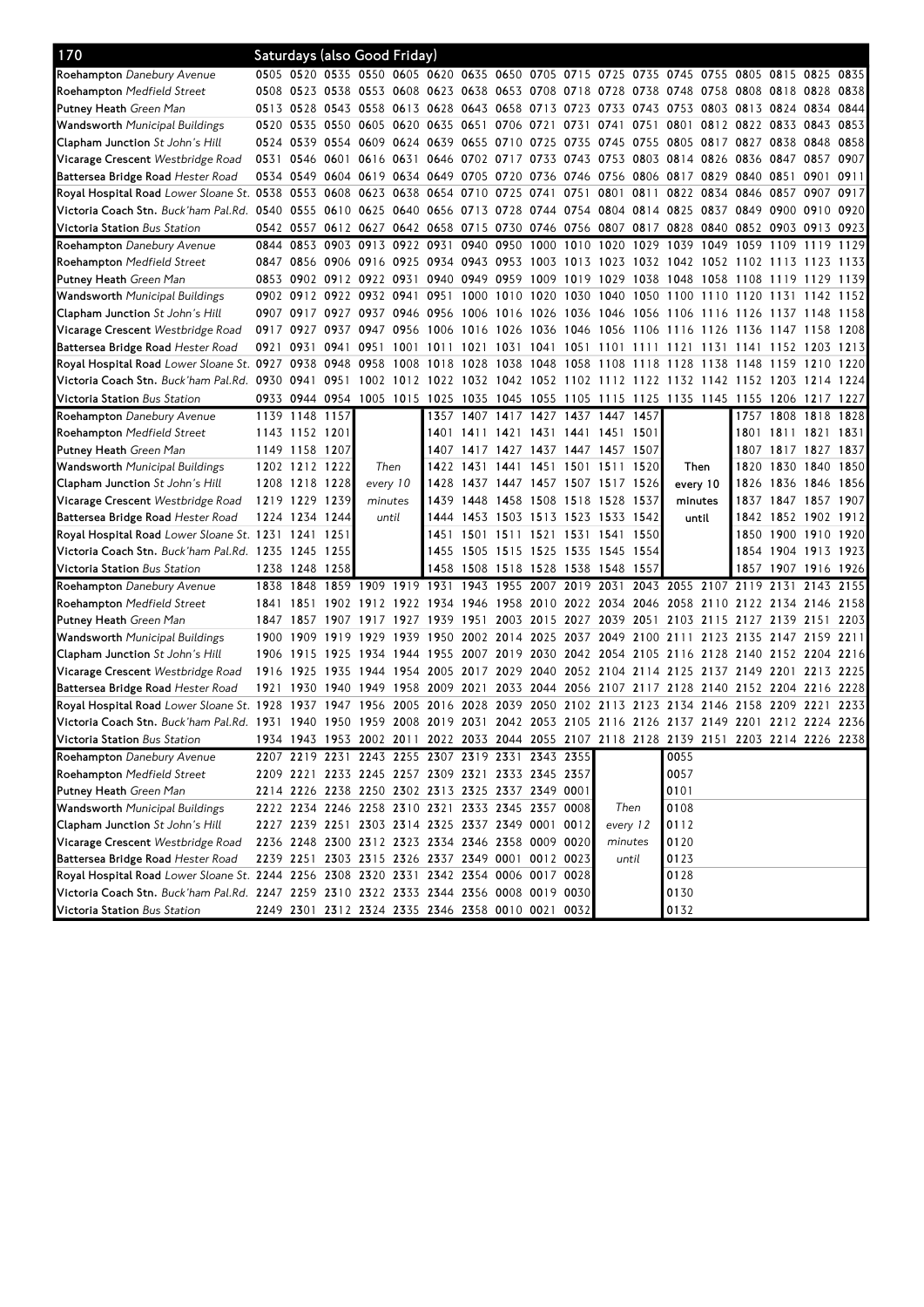| 170                                                                                                                            |           |                        | Sundays and other Public Holidays (except Christmas Day)                                  |          |                                                                                 |           |                     |                |                                         |      |                     |                |                     |      |                                                                       |                |           |      |
|--------------------------------------------------------------------------------------------------------------------------------|-----------|------------------------|-------------------------------------------------------------------------------------------|----------|---------------------------------------------------------------------------------|-----------|---------------------|----------------|-----------------------------------------|------|---------------------|----------------|---------------------|------|-----------------------------------------------------------------------|----------------|-----------|------|
| <b>Roehampton</b> Danebury Avenue                                                                                              |           |                        | 0604 0624 0644 0704 0724 0744 0759 0814 0829 0841 0853 0905 0917 0928 0940 0952 1003 1013 |          |                                                                                 |           |                     |                |                                         |      |                     |                |                     |      |                                                                       |                |           |      |
| <b>Roehampton</b> Medfield Street                                                                                              |           | 0607 0627              |                                                                                           |          | 0647 0707 0727 0747 0802 0817 0832 0844 0856 0908 0920                          |           |                     |                |                                         |      |                     |                |                     | 0931 | 0943 0955                                                             |                | 1006      | 1016 |
| <b>Putney Heath</b> Green Man                                                                                                  |           |                        | 0612 0632 0652 0712 0732 0752 0807 0822 0837 0849 0901 0914 0926                          |          |                                                                                 |           |                     |                |                                         |      |                     |                |                     |      | 0937 0949 1001                                                        |                | 1012 1022 |      |
| <b>Wandsworth</b> Municipal Buildings                                                                                          |           | 0619 0639              | 0659                                                                                      | 0719     | 0740                                                                            |           | 0800 0816 0831      |                | 0846                                    |      | 0858 0910 0923      |                | 0935                | 0947 | 0959 1011                                                             |                | 1022      | 1032 |
| Clapham Junction St John's Hill                                                                                                |           | 0623 0643              |                                                                                           |          | 0703 0723 0744                                                                  |           |                     |                | 0804 0820 0835 0850 0902 0915           |      |                     | 0928           | 0940                | 0952 | 1004 1016                                                             |                | 1027      | 1038 |
| <b>Vicarage Crescent</b> Westbridge Road                                                                                       |           | 0630 0650              | 0710                                                                                      | 0730     | 0751                                                                            |           | 0812 0828 0843 0858 |                |                                         | 0911 | 0924                | 0937           | 0949                | 1001 | 1013                                                                  | 1025           | 1037      | 1048 |
| <b>Battersea Bridge Road</b> Hester Road                                                                                       |           | 0633 0653              | 0713                                                                                      | 0733     | 0754 0815                                                                       |           | 0831                |                | 0846 0901                               |      | 0914 0927           | 0941           | 0953                | 1005 | 1017 1029                                                             |                | 1041      | 1053 |
| Royal Hospital Road Lower Sloane St. 0637                                                                                      |           | 0657                   | 0718                                                                                      | 0738     |                                                                                 | 0759 0820 |                     | 0836 0851 0906 |                                         |      | 0919 0933 0947 0959 |                |                     | 1011 | 1023 1035                                                             |                | 1048      | 1100 |
| Victoria Coach Stn. Buck'ham Pal.Rd. 0639 0659                                                                                 |           |                        | 0720 0741                                                                                 |          |                                                                                 |           |                     |                |                                         |      |                     |                |                     |      | 0802 0823 0839 0854 0909 0922 0936 0950 1002 1014 1026 1038 1051 1103 |                |           |      |
| <b>Victoria Station</b> Bus Station                                                                                            |           | 0641 0701              |                                                                                           |          | 0722 0743 0804 0825 0841 0856 0911 0924 0938 0952 1004 1016 1028 1041 1054 1106 |           |                     |                |                                         |      |                     |                |                     |      |                                                                       |                |           |      |
| <b>Roehampton</b> Danebury Avenue                                                                                              | 1024      | 1035                   | 1046                                                                                      | 1058     | 1110                                                                            | 1122      |                     | 1134 1146 1158 |                                         | 1210 | 1222                | 1234           | 1246                | 1258 | 1310 1322                                                             |                | 1334      | 1346 |
| <b>Roehampton</b> Medfield Street                                                                                              | 1027      | 1039                   | 1050                                                                                      |          | 1102 1114 1126                                                                  |           |                     |                | 1138 1150 1202 1214 1226 1238           |      |                     |                | 1250                |      | 1302 1314 1326                                                        |                | 1338      | 1350 |
| <b>Putney Heath</b> Green Man                                                                                                  | 1033      | 1045                   | 1056                                                                                      |          | 1108 1120 1132 1144 1156 1208                                                   |           |                     |                |                                         | 1220 | 1232 1244 1256      |                |                     | 1308 | 1320 1332                                                             |                | 1344      | 1356 |
| <b>Wandsworth</b> Municipal Buildings                                                                                          | 1044      | 1056                   | 1108                                                                                      |          | 1120 1132 1145                                                                  |           | 1157                |                | 1209 1222 1235                          |      | 1248 1300           |                | 1312 1324           |      | 1335 1347 1358                                                        |                |           | 1410 |
| <b>Clapham Junction</b> St John's Hill                                                                                         | 1050      |                        | 1102 1114 1126 1138                                                                       |          |                                                                                 | 1151      | 1203 1215 1228      |                |                                         |      | 1241 1254 1306      |                |                     |      | 1318 1330 1341 1353                                                   |                | 1404 1416 |      |
| <b>Vicarage Crescent</b> Westbridge Road                                                                                       | 1100      | 1112                   | 1124                                                                                      |          | 1136 1148                                                                       | 1201      | 1214 1226 1239      |                |                                         |      | 1252 1305 1317 1329 |                |                     | 1341 | 1352 1404 1415                                                        |                |           | 1427 |
| Battersea Bridge Road Hester Road                                                                                              | 1105      | 1117                   | 1129                                                                                      | 1141     | 1153                                                                            | 1206      | 1219                | 1231           | 1244                                    | 1257 |                     | 1310 1322      | 1334 1346           |      | 1357                                                                  | 1409           | 1420      | 1432 |
| Royal Hospital Road Lower Sloane St. 1112                                                                                      |           | 1124                   | 1136                                                                                      | 1148     | 1201                                                                            | 1214      | 1227                | 1239           | 1252                                    | 1305 | 1318                | 1330           | 1342 1354           |      | 1405                                                                  | 1417           | 1428      | 1440 |
| Victoria Coach Stn. Buck'ham Pal.Rd. 1115 1128                                                                                 |           |                        | 1140                                                                                      |          | 1152 1205                                                                       |           | 1218 1231 1243 1256 |                |                                         |      |                     |                |                     |      | 1309 1322 1334 1346 1358 1409 1421                                    |                | 1432      | 1444 |
| <b>Victoria Station</b> Bus Station                                                                                            | 1118 1131 |                        |                                                                                           |          | 1143 1155 1208 1221                                                             |           |                     |                | 1234 1246 1259 1312 1325 1337           |      |                     |                | 1349 1401           |      |                                                                       | 1412 1424 1435 |           | 1447 |
| Roehampton Danebury Avenue                                                                                                     |           | 1358 1410              |                                                                                           |          |                                                                                 |           |                     |                | 1622 1634 1646 1658 1710 1722 1734 1746 |      |                     |                |                     |      | 1758 1810 1823 1835                                                   |                | 1848      | 1901 |
| <b>Roehampton</b> Medfield Street                                                                                              |           | 1402 1414              |                                                                                           |          |                                                                                 |           |                     |                | 1626 1637 1649 1701 1713 1725           |      |                     |                |                     |      | 1737 1749 1801 1813 1826 1838                                         |                | 1851      | 1904 |
| <b>Putney Heath</b> Green Man                                                                                                  | 1408      | 1420                   |                                                                                           |          |                                                                                 | 1632 1643 | 1655                | 1707 1719      |                                         | 1731 |                     | 1743 1755      | 1807                | 1819 | 1832 1844                                                             |                | 1857      | 1910 |
| <b>Wandsworth</b> Municipal Buildings                                                                                          |           | 1422 1434              | Then                                                                                      |          | 1646                                                                            | 1657      | 1709                | 1721           | 1733                                    | 1745 | 1757                | 1809           | 1821                | 1833 | 1845                                                                  | 1857           | 1910      | 1922 |
| <b>Clapham Junction</b> St John's Hill                                                                                         |           | 1428 1440              | every 12                                                                                  |          | 1652                                                                            | 1703      | 1715                | 1727 1739      |                                         | 1751 |                     | 1803 1815      | 1827 1839           |      | 1851 1903                                                             |                | 1915      | 1927 |
| <b>Vicarage Crescent</b> Westbridge Road                                                                                       |           | 1439 1450              | minutes                                                                                   |          | 1702                                                                            | 1713      | 1725                | 1737 1749      |                                         | 1801 |                     | 1813 1825      | 1837 1849           |      | 1901 1912 1924                                                        |                |           | 1936 |
| <b>Battersea Bridge Road</b> Hester Road                                                                                       |           | 1444 1455              | until                                                                                     |          | 1707                                                                            | 1718      | 1730                | 1741           | 1753                                    | 1805 |                     | 1817 1829 1841 |                     | 1853 | 1905 1916                                                             |                | 1928      | 1940 |
| Royal Hospital Road Lower Sloane St. 1452 1503                                                                                 |           |                        |                                                                                           |          | 1715                                                                            | 1726      | 1738                | 1749 1801      |                                         |      | 1812 1824 1836      |                | 1848 1900           |      | 1912 1923                                                             |                | 1935      | 1946 |
| Victoria Coach Stn. Buck'ham Pal.Rd. 1456 1507                                                                                 |           |                        |                                                                                           |          | 1719                                                                            | 1730      |                     |                | 1742 1753 1804 1815 1827 1839 1851 1903 |      |                     |                |                     |      | 1915 1926                                                             |                | 1938      | 1949 |
| <b>Victoria Station</b> Bus Station                                                                                            |           | 1459 1510              |                                                                                           |          | 1722                                                                            | 1733      | 1745                |                | 1756 1807 1818 1830 1842 1854 1906      |      |                     |                |                     |      | 1918 1929                                                             |                | 1940      | 1951 |
| <b>Roehampton</b> Danebury Avenue                                                                                              | 1914      | 1927                   | 1939 1951                                                                                 |          | 2003                                                                            | 2016      | 2028                | 2040           | 2053                                    | 2105 | 2117 2130           |                | 2142 2154           |      | 2207 2219                                                             |                | 2231      | 2243 |
| <b>Roehampton</b> Medfield Street                                                                                              |           | 1917 1930              |                                                                                           |          | 1942 1954 2006 2019                                                             |           | 2031                |                |                                         |      |                     |                |                     |      | 2043 2056 2108 2120 2133 2145 2157 2209 2221 2233 2245                |                |           |      |
| <b>Putney Heath</b> Green Man                                                                                                  | 1922      | 1935                   | 1947                                                                                      | 1959     | 2011                                                                            | 2024      | 2036                | 2048 2101      |                                         |      | 2113 2125 2138 2150 |                |                     |      | 2202 2214 2226                                                        |                | 2238      | 2249 |
| Wandsworth Municipal Buildings                                                                                                 | 1934      | 1946                   | 1958                                                                                      | 2010     |                                                                                 | 2022 2034 | 2046                |                | 2058 2110                               |      |                     |                | 2122 2133 2146 2157 | 2209 | 2221 2233                                                             |                | 2245      | 2256 |
|                                                                                                                                | 1939      | 1951                   | 2003                                                                                      | 2015     | 2027                                                                            | 2039      | 2051                | 2103 2115      |                                         | 2127 |                     | 2138 2150      | 2201                | 2213 |                                                                       | 2225 2237 2249 |           | 2300 |
| <b>Clapham Junction</b> St John's Hill                                                                                         | 1948      | 2000                   | 2012                                                                                      | 2024     | 2036                                                                            | 2048      | 2100                | 2111 2123      |                                         | 2135 | 2146 2158           |                | 2209                | 2221 | 2233 2245                                                             |                | 2257      | 2308 |
| <b>Vicarage Crescent</b> Westbridge Road<br><b>Battersea Bridge Road Hester Road</b>                                           |           | 1952 2004              | 2016                                                                                      | 2027     | 2039                                                                            | 2051      | 2103                | 2114 2126      |                                         | 2138 | 2149 2201           |                | 2212 2224           |      | 2236 2248                                                             |                | 2300      | 2311 |
| Royal Hospital Road Lower Sloane St. 1958                                                                                      |           | 2010                   | 2022 2033                                                                                 |          | 2045                                                                            | 2057      | 2108                | 2119 2131      |                                         |      | 2143 2154 2206      |                | 2217                | 2229 | 2241                                                                  | 2253           | 2305      | 2316 |
| Victoria Coach Stn. Buck'ham Pal.Rd. 2001 2013 2025 2036 2048 2100 2111 2122 2134 2146 2157 2208 2219 2231 2243 2255 2307 2318 |           |                        |                                                                                           |          |                                                                                 |           |                     |                |                                         |      |                     |                |                     |      |                                                                       |                |           |      |
|                                                                                                                                |           |                        |                                                                                           |          |                                                                                 |           |                     |                |                                         |      |                     |                |                     |      |                                                                       |                |           |      |
| <b>Victoria Station</b> Bus Station<br>Roehampton Danebury Avenue                                                              |           | 2255 2307              | 2003 2015 2027 2038 2050 2102 2113 2124 2136 2148 2159 2210 2221 2233 2245 2257 2309 2320 |          | 0055                                                                            |           |                     |                |                                         |      |                     |                |                     |      |                                                                       |                |           |      |
| Roehampton Medfield Street                                                                                                     |           | 2257 2309              |                                                                                           |          | 0057                                                                            |           |                     |                |                                         |      |                     |                |                     |      |                                                                       |                |           |      |
|                                                                                                                                |           |                        |                                                                                           |          |                                                                                 |           |                     |                |                                         |      |                     |                |                     |      |                                                                       |                |           |      |
| Putney Heath Green Man<br><b>Wandsworth Municipal Buildings</b>                                                                |           | 2301 2313<br>2308 2319 |                                                                                           |          | 0101<br>0107                                                                    |           |                     |                |                                         |      |                     |                |                     |      |                                                                       |                |           |      |
| Clapham Junction St John's Hill                                                                                                |           |                        |                                                                                           | Then     |                                                                                 |           |                     |                |                                         |      |                     |                |                     |      |                                                                       |                |           |      |
|                                                                                                                                |           | 2312 2323              |                                                                                           | every 12 | 0111                                                                            |           |                     |                |                                         |      |                     |                |                     |      |                                                                       |                |           |      |
| Vicarage Crescent Westbridge Road<br>Battersea Bridge Road Hester Road                                                         |           | 2319 2330              |                                                                                           | minutes  | 0118                                                                            |           |                     |                |                                         |      |                     |                |                     |      |                                                                       |                |           |      |
|                                                                                                                                |           | 2322 2333              |                                                                                           | until    | 0121<br>0126                                                                    |           |                     |                |                                         |      |                     |                |                     |      |                                                                       |                |           |      |
| Royal Hospital Road Lower Sloane St. 2327 2338<br>Victoria Coach Stn. Buck'ham Pal.Rd. 2329 2340                               |           |                        |                                                                                           |          | 0128                                                                            |           |                     |                |                                         |      |                     |                |                     |      |                                                                       |                |           |      |
|                                                                                                                                |           |                        |                                                                                           |          |                                                                                 |           |                     |                |                                         |      |                     |                |                     |      |                                                                       |                |           |      |
| Victoria Station Bus Station                                                                                                   |           | 2331 2342              |                                                                                           |          | 0130                                                                            |           |                     |                |                                         |      |                     |                |                     |      |                                                                       |                |           |      |

Operated by London General **Exercise 31 and Septembusroutes.net** 29.1.22D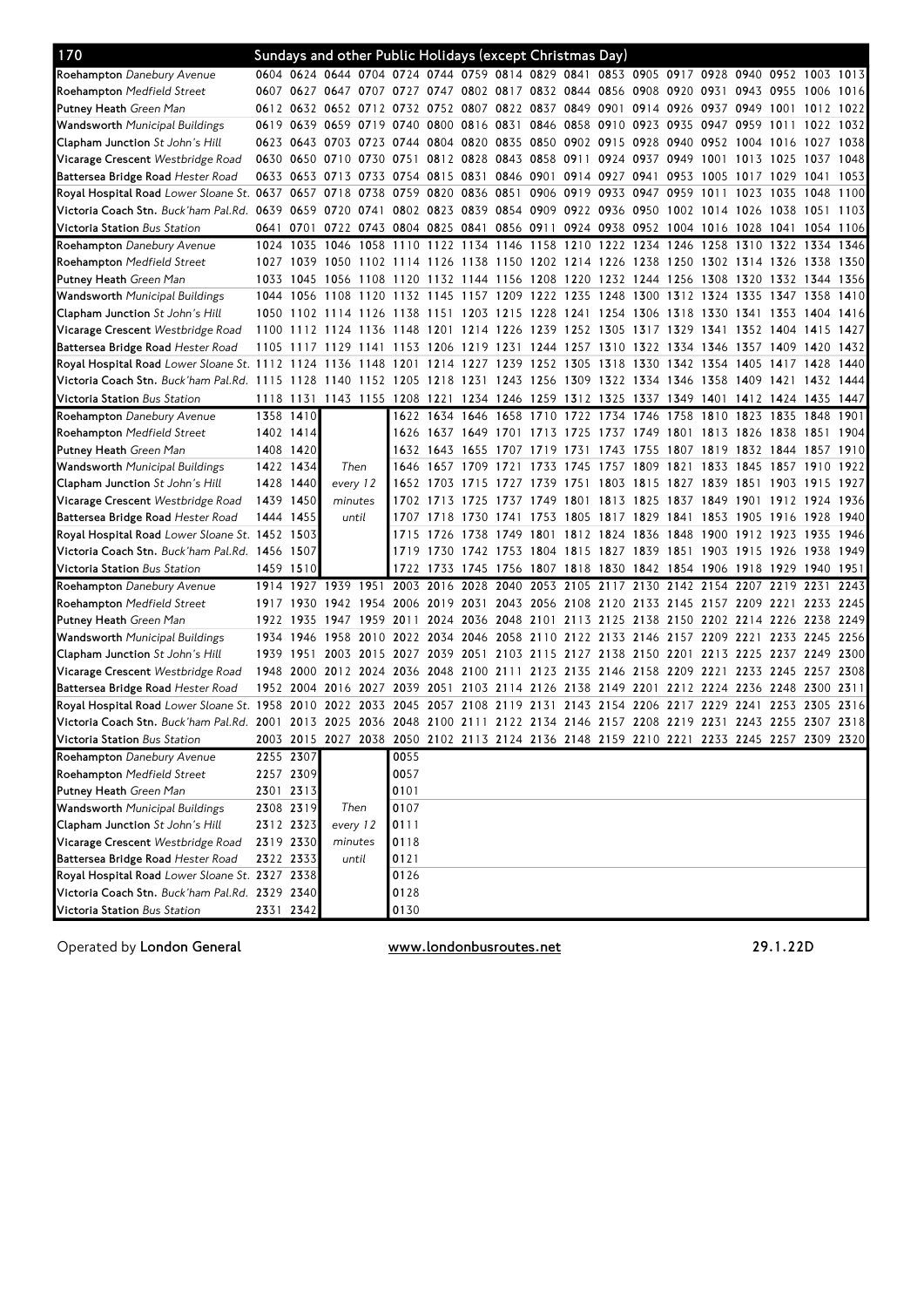## 170 Victoria – Clapham Junction – Roehampton

| 170                                                                                                                                   |              | <b>Mondays to Fridays</b> |           |      |                                                             |      |                                                                                                                            |       |      |                                                   |                |      |           |      |                                              |                     |           |      |
|---------------------------------------------------------------------------------------------------------------------------------------|--------------|---------------------------|-----------|------|-------------------------------------------------------------|------|----------------------------------------------------------------------------------------------------------------------------|-------|------|---------------------------------------------------|----------------|------|-----------|------|----------------------------------------------|---------------------|-----------|------|
| Victoria Station Victoria Street                                                                                                      |              |                           |           |      |                                                             |      | 0435 0450 0505 0520 0535 0545 0555 0605 0615 0625 0635 0644 0651                                                           |       |      |                                                   |                |      |           | 0657 |                                              | 0705 0714 0723 0733 |           |      |
| Victoria Coach Stn. Buck'ham Pal.Rd.                                                                                                  |              |                           |           |      |                                                             |      | 0437 0452 0507 0522 0537 0547 0557 0607 0617 0627 0637 0646 0653 0700 0708 0717 0726 0736                                  |       |      |                                                   |                |      |           |      |                                              |                     |           |      |
| Royal Hospital Road Lower Sloane St. 0439 0454 0509 0524 0539 0549 0559 0609 0619 0629 0639 0648                                      |              |                           |           |      |                                                             |      |                                                                                                                            |       |      |                                                   |                |      |           |      | 0655 0703 0711 0720                          |                     | 0729      | 0739 |
| Battersea Bridge Road Hester Road                                                                                                     |              | 0443 0458 0513 0528       |           |      |                                                             |      | 0543 0554 0604 0614 0624 0635 0645 0654 0702 0710 0719 0728                                                                |       |      |                                                   |                |      |           |      |                                              |                     | 0738      | 0748 |
| Vicarage Crescent Westbridge Road                                                                                                     |              |                           |           |      |                                                             |      | 0445 0500 0515 0530 0545 0556 0606 0617 0627 0638 0648 0657 0705 0714 0723 0733 0743 0753                                  |       |      |                                                   |                |      |           |      |                                              |                     |           |      |
| Clapham Junction St John's Hill                                                                                                       |              |                           |           |      |                                                             |      | 0452 0507 0522 0537 0552 0603 0613 0624 0635 0646 0656 0706                                                                |       |      |                                                   |                |      |           |      | 0715 0725 0734 0744 0754                     |                     |           | 0804 |
| <b>Wandsworth</b> Municipal Buildings                                                                                                 |              | 0456 0511                 |           |      |                                                             |      | 0526 0541 0556 0607 0618 0629 0641 0652 0703 0713                                                                          |       |      |                                                   |                |      |           |      | 0723 0733 0743 0753 0803 0813                |                     |           |      |
| <b>Putney Heath Green Man</b>                                                                                                         |              | 0503 0518 0533 0548       |           |      |                                                             |      | 0603 0614 0626 0638 0651 0703 0715 0726                                                                                    |       |      |                                                   |                |      | 0737 0748 |      | 0758 0808                                    |                     | 0818 0828 |      |
| <b>Roehampton</b> Medfield Street                                                                                                     |              |                           |           |      |                                                             |      | 0506 0521 0536 0551 0606 0617 0629 0641 0654 0707 0719 0730                                                                |       |      |                                                   |                |      |           |      | 0741 0752 0802 0812 0822 0832                |                     |           |      |
| Roehampton Danebury Avenue                                                                                                            |              | 0509 0524 0539 0554 0609  |           |      |                                                             |      | 0620 0632 0644 0657 0710 0722 0733 0745 0756 0806 0816 0826 0836                                                           |       |      |                                                   |                |      |           |      |                                              |                     |           |      |
| Victoria Station Victoria Street                                                                                                      |              | 0742 0751 0801 0811       |           |      | 0821                                                        | 0831 | 0841                                                                                                                       | 0851  | 0901 | 0911                                              | 0921           | 0931 | 0941      | 0951 | 1001                                         | 1011                | 1021      | 1031 |
| Victoria Coach Stn. Buck'ham Pal.Rd. 0745 0754 0804 0814 0824 0834 0844 0854 0904 0914 0924 0934 0944 0955 1005 1015 1025 1035        |              |                           |           |      |                                                             |      |                                                                                                                            |       |      |                                                   |                |      |           |      |                                              |                     |           |      |
| Royal Hospital Road Lower Sloane St. 0748 0757 0807 0817 0827 0838 0848 0858 0908 0918 0928 0938 0948 0959 1009 1019 1029             |              |                           |           |      |                                                             |      |                                                                                                                            |       |      |                                                   |                |      |           |      |                                              |                     |           | 1039 |
| Battersea Bridge Road Hester Road                                                                                                     |              |                           |           |      |                                                             |      | 0757 0807 0817 0827 0837 0848 0858 0908 0918 0928 0938 0948                                                                |       |      |                                                   |                |      | 0958 1008 |      | 1018 1028                                    |                     | 1038      | 1048 |
| Vicarage Crescent Westbridge Road                                                                                                     |              |                           |           |      |                                                             |      | 0802 0812 0822 0832 0842 0853 0903 0913 0923 0933 0942 0952 1002 1012 1022 1032 1042                                       |       |      |                                                   |                |      |           |      |                                              |                     |           | 1052 |
| Clapham Junction St John's Hill                                                                                                       |              |                           |           |      |                                                             |      | 0814 0824 0834 0844 0854 0905 0915 0925 0935 0944 0953 1003 1013 1023 1033 1043 1053 1103                                  |       |      |                                                   |                |      |           |      |                                              |                     |           |      |
| Wandsworth Municipal Buildings                                                                                                        |              |                           |           |      |                                                             |      | 0823 0833 0843 0853 0903 0913 0923 0933 0943 0952 1001 1011                                                                |       |      |                                                   |                |      | 1021      |      | 1031 1041 1051 1101                          |                     |           | 1111 |
| Putney Heath Green Man                                                                                                                |              |                           |           |      | 0838 0848 0857 0907 0917                                    |      | 0926 0936 0946                                                                                                             |       | 0955 |                                                   |                |      |           |      | 1004 1013 1022 1032 1042 1052 1102 1112      |                     |           | 1122 |
| <b>Roehampton</b> Medfield Street                                                                                                     |              |                           |           |      |                                                             |      | 0842 0852 0901 0911 0921 0930 0940 0950 0959 1008 1017 1026 1036 1046 1056 1106 1116 1126                                  |       |      |                                                   |                |      |           |      |                                              |                     |           |      |
| Roehampton Danebury Avenue                                                                                                            |              |                           |           |      |                                                             |      | 0846 0856 0905 0915 0925 0934 0944 0954 1003 1012 1021 1030 1040 1050 1100 1110 1120                                       |       |      |                                                   |                |      |           |      |                                              |                     |           | 1130 |
| Victoria Station Victoria Street                                                                                                      |              |                           |           |      | 1041 1051 1101 1111 1121 1130                               |      |                                                                                                                            |       |      | 1300 1310 1320 1330 1340 1350 1400 1408           |                |      |           |      |                                              |                     | 1417      | 1426 |
| Victoria Coach Stn. Buck'ham Pal.Rd.                                                                                                  |              | 1045 1055 1105 1115       |           |      | 1125                                                        | 1134 |                                                                                                                            |       |      | 1304 1314 1324 1334 1344 1354 1404 1412 1421      |                |      |           |      |                                              |                     |           | 1430 |
| Royal Hospital Road Lower Sloane St. 1049 1059 1109 1119 1129 1138                                                                    |              |                           |           |      |                                                             |      |                                                                                                                            |       |      | 1308 1318 1328 1338 1348 1358 1408 1416 1425 1434 |                |      |           |      |                                              |                     |           |      |
| Battersea Bridge Road Hester Road                                                                                                     |              |                           |           |      | 1058 1108 1118 1128 1138 1148                               |      |                                                                                                                            | Then  |      | 1318 1328 1338 1348 1358 1408 1418 1426 1435      |                |      |           |      |                                              |                     |           | 1444 |
| Vicarage Crescent Westbridge Road                                                                                                     |              |                           |           |      | 1102 1112 1122 1132 1142 1152                               |      | every 10                                                                                                                   |       | 1322 |                                                   |                |      |           |      | 1332 1342 1352 1402 1412 1422 1430 1439      |                     |           | 1448 |
| <b>Clapham Junction</b> St John's Hill                                                                                                | 1113         |                           |           |      | 1123 1133 1143 1153 1203                                    |      | minutes                                                                                                                    |       | 1333 |                                                   | 1343 1353 1404 |      |           |      | 1414 1424 1434 1443                          |                     | 1452      | 1501 |
| <b>Wandsworth</b> Municipal Buildings                                                                                                 |              |                           |           |      | 1121 1131 1141 1151 1201 1211                               |      |                                                                                                                            | until | 1341 |                                                   |                |      |           |      | 1351 1401 1412 1422 1432 1442 1452 1501      |                     |           | 1510 |
| Putney Heath Green Man                                                                                                                |              |                           |           |      | 1132 1143 1153 1203 1213 1223                               |      |                                                                                                                            |       | 1353 |                                                   |                |      |           |      | 1404 1414 1425 1436 1446 1456 1507 1517      |                     |           | 1527 |
| <b>Roehampton</b> Medfield Street                                                                                                     |              |                           |           |      | 1136 1147 1157 1207 1217 1227                               |      |                                                                                                                            |       |      | 1357 1408 1418 1429 1440 1450 1501 1512 1522 1532 |                |      |           |      |                                              |                     |           |      |
| <b>Roehampton</b> Danebury Avenue                                                                                                     |              |                           |           |      | 1140 1151 1201 1211 1221 1231                               |      |                                                                                                                            |       | 1401 |                                                   |                |      |           |      | 1412 1422 1433 1444 1454 1505 1516 1526 1536 |                     |           |      |
| Victoria Station Victoria Street                                                                                                      | 1435         |                           | 1444 1452 | 1502 | 1511                                                        | 1521 | 1531 1541                                                                                                                  |       | 1550 |                                                   | 1600 1610      | 1620 | 1630      |      | 1640 1650 1700 1710                          |                     |           | 1720 |
| Victoria Coach Stn. Buck'ham Pal.Rd. 1439 1448                                                                                        |              |                           | 1456 1506 |      | 1515                                                        |      | 1525 1535                                                                                                                  | 1545  | 1554 | 1604 1614                                         |                | 1624 |           |      | 1634 1644 1654                               | 1704                | 1714      | 1724 |
| Royal Hospital Road Lower Sloane St. 1443 1452 1500 1510                                                                              |              |                           |           |      |                                                             |      | 1519 1529 1539 1549 1558 1608 1618 1627                                                                                    |       |      |                                                   |                |      |           |      | 1637 1647 1657 1707 1717                     |                     |           | 1727 |
| Battersea Bridge Road Hester Road                                                                                                     |              | 1454 1503 1512 1522 1531  |           |      |                                                             |      | 1541 1551                                                                                                                  |       |      | 1601 1610 1620 1630 1639                          |                |      | 1649      | 1659 |                                              | 1709 1719 1729      |           | 1739 |
| Vicarage Crescent Westbridge Road                                                                                                     |              | 1458 1507 1516 1526       |           |      |                                                             |      | 1535 1545 1555 1605 1614 1624 1634 1643                                                                                    |       |      |                                                   |                |      |           |      | 1653 1703 1713 1723 1733 1743                |                     |           |      |
| <b>Clapham Junction</b> St John's Hill                                                                                                |              |                           |           |      |                                                             |      | 1511 1520 1530 1540 1550 1600 1610 1620 1630 1640 1650 1659                                                                |       |      |                                                   |                |      |           |      | 1709 1719 1728                               | 1738                | 1748      | 1758 |
| <b>Wandsworth</b> Municipal Buildings                                                                                                 |              | 1520 1529                 | 1539 1549 |      | 1559                                                        |      | 1609 1619 1629 1639 1649 1659 1708                                                                                         |       |      |                                                   |                |      | 1718      | 1728 | 1737 1747 1757                               |                     |           | 1807 |
| <b>Putney Heath</b> Green Man                                                                                                         |              | 1537 1547                 | 1557      | 1607 |                                                             |      | 1617 1627 1637 1647                                                                                                        |       | 1657 | 1707                                              | 1716           | 1725 | 1735      | 1744 | 1753                                         | 1803                | 1813      | 1823 |
| <b>Roehampton</b> Medfield Street                                                                                                     |              |                           |           |      |                                                             |      | 1542 1552 1602 1612 1622 1632 1641 1651 1701 1711 1720 1729 1739 1748 1757 1807 1817 1827                                  |       |      |                                                   |                |      |           |      |                                              |                     |           |      |
| Roehampton Danebury Avenue                                                                                                            |              |                           |           |      |                                                             |      | 1546 1556 1606 1616 1626 1636 1645 1655 1705 1715 1724 1733 1743 1752 1801 1811 1821 1831                                  |       |      |                                                   |                |      |           |      |                                              |                     |           |      |
| <b>Victoria Station</b> Victoria Street                                                                                               |              |                           |           |      |                                                             |      | 1730 1740 1750 1800 1810 1820 1830 1840 1851 1902 1914 1926 1938 1950 2002 2014 2026 2038                                  |       |      |                                                   |                |      |           |      |                                              |                     |           |      |
| Victoria Coach Stn. <i>Buck'ham Pal.Rd. 1734 1744 1754 1804 1813 1823 1833 1843 1854 1905 1917 1929 1941 1953 2005 2017 2029 2041</i> |              |                           |           |      |                                                             |      |                                                                                                                            |       |      |                                                   |                |      |           |      |                                              |                     |           |      |
| Royal Hospital Road Lower Sloane St. 1737 1747 1757 1807 1816 1826 1836 1846 1857 1908 1920 1932 1944 1956 2008 2020 2032 2044        |              |                           |           |      |                                                             |      |                                                                                                                            |       |      |                                                   |                |      |           |      |                                              |                     |           |      |
| Battersea Bridge Road Hester Road                                                                                                     |              |                           |           |      |                                                             |      | 1749 1759 1809 1819 1828 1838 1848 1858 1908 1918 1929 1940 1952 2004 2016 2027 2038 2050                                  |       |      |                                                   |                |      |           |      |                                              |                     |           |      |
| <b>Vicarage Crescent</b> Westbridge Road                                                                                              |              |                           |           |      |                                                             |      | 1753 1803 1813 1823 1832 1842 1852 1902 1912 1922 1933 1944 1956 2008 2020 2031 2042 2054                                  |       |      |                                                   |                |      |           |      |                                              |                     |           |      |
| Clapham Junction St John's Hill                                                                                                       |              |                           |           |      |                                                             |      | 1808 1818 1828 1838 1847 1857 1906 1915 1924 1933 1944 1955 2007 2018 2030 2041 2052 2104                                  |       |      |                                                   |                |      |           |      |                                              |                     |           |      |
| <b>Wandsworth</b> Municipal Buildings                                                                                                 |              |                           |           |      |                                                             |      | 1817 1827 1836 1846 1855 1905 1914 1923 1932 1940 1951 2002 2014 2025 2037 2048 2059 2110                                  |       |      |                                                   |                |      |           |      |                                              |                     |           |      |
| Putney Heath Green Man                                                                                                                |              |                           |           |      |                                                             |      | 1833 1842 1851 1900 1909 1918 1927 1936 1944 1952 2002 2012 2024 2035 2047 2058 2109 2119                                  |       |      |                                                   |                |      |           |      |                                              |                     |           |      |
| Roehampton Medfield Street                                                                                                            |              |                           |           |      |                                                             |      | 1837 1846 1855 1904 1913 1922 1931 1940 1948 1956 2006 2016 2028 2039 2051 2102 2113 2123                                  |       |      |                                                   |                |      |           |      |                                              |                     |           |      |
| Roehampton Danebury Avenue                                                                                                            | 1841         |                           |           |      |                                                             |      | 1850 1859 1908 1917 1926 1934 1943 1951 1959 2009 2019 2031 2042 2054 2105 2116 2126                                       |       |      |                                                   |                |      |           |      |                                              |                     |           |      |
| Victoria Station Victoria Street                                                                                                      | 2050         |                           |           |      |                                                             |      | 2238 2250 2302 2314 2326 2338 2350 0002 0014 0026 0038 0050                                                                |       |      |                                                   |                |      |           |      |                                              |                     |           |      |
| Victoria Coach Stn. Buck'ham Pal.Rd.                                                                                                  | 2053         |                           |           |      |                                                             |      | 2241 2253 2305 2317 2329 2341 2353 0005 0017 0029 0041 0053                                                                |       |      |                                                   |                |      |           |      |                                              |                     |           |      |
| Royal Hospital Road Lower Sloane St. 2056                                                                                             |              |                           |           |      |                                                             |      | 2244 2256 2308 2320 2332 2344 2356 0007 0019 0031 0043 0055                                                                |       |      |                                                   |                |      |           |      |                                              |                     |           |      |
|                                                                                                                                       |              |                           |           |      |                                                             |      |                                                                                                                            |       |      |                                                   |                |      |           |      |                                              |                     |           |      |
|                                                                                                                                       |              |                           |           |      |                                                             |      |                                                                                                                            |       |      |                                                   |                |      |           |      |                                              |                     |           |      |
| Battersea Bridge Road Hester Road                                                                                                     | 2102         | Then                      |           |      | 2250 2302 2314 2326 2337 2349 0001 0012 0024 0036 0048 0100 |      |                                                                                                                            |       |      |                                                   |                |      |           |      |                                              |                     |           |      |
| Vicarage Crescent Westbridge Road                                                                                                     | 2105         | every 12                  |           |      |                                                             |      | 2253 2305 2317 2329 2340 2352 0004 0015 0027 0039 0051 0103                                                                |       |      |                                                   |                |      |           |      |                                              |                     |           |      |
| Clapham Junction St John's Hill                                                                                                       | 2114         | minutes                   |           |      |                                                             |      | 2302 2314 2326 2337 2348 0000 0012 0023 0034 0046 0058 0110                                                                |       |      |                                                   |                |      |           |      |                                              |                     |           |      |
| <b>Wandsworth</b> Municipal Buildings                                                                                                 | 2120         |                           | until     |      |                                                             |      | 2308 2319 2331 2342 2353 0005 0017 0028 0039 0051 0103 0115                                                                |       |      |                                                   |                |      |           |      |                                              |                     |           |      |
| Putney Heath Green Man                                                                                                                | 2129         |                           |           |      |                                                             |      | 2317 2328 2340 2351 0002 0013 0025 0036 0047 0059 0111 0123                                                                |       |      |                                                   |                |      |           |      |                                              |                     |           |      |
| Roehampton Medfield Street<br>Roehampton Danebury Avenue                                                                              | 2133<br>2136 |                           |           |      |                                                             |      | 2321 2332 2343 2354 0005 0016 0028 0039 0050 0102 0114 0126<br>2324 2335 2346 2357 0008 0019 0031 0042 0053 0105 0117 0129 |       |      |                                                   |                |      |           |      |                                              |                     |           |      |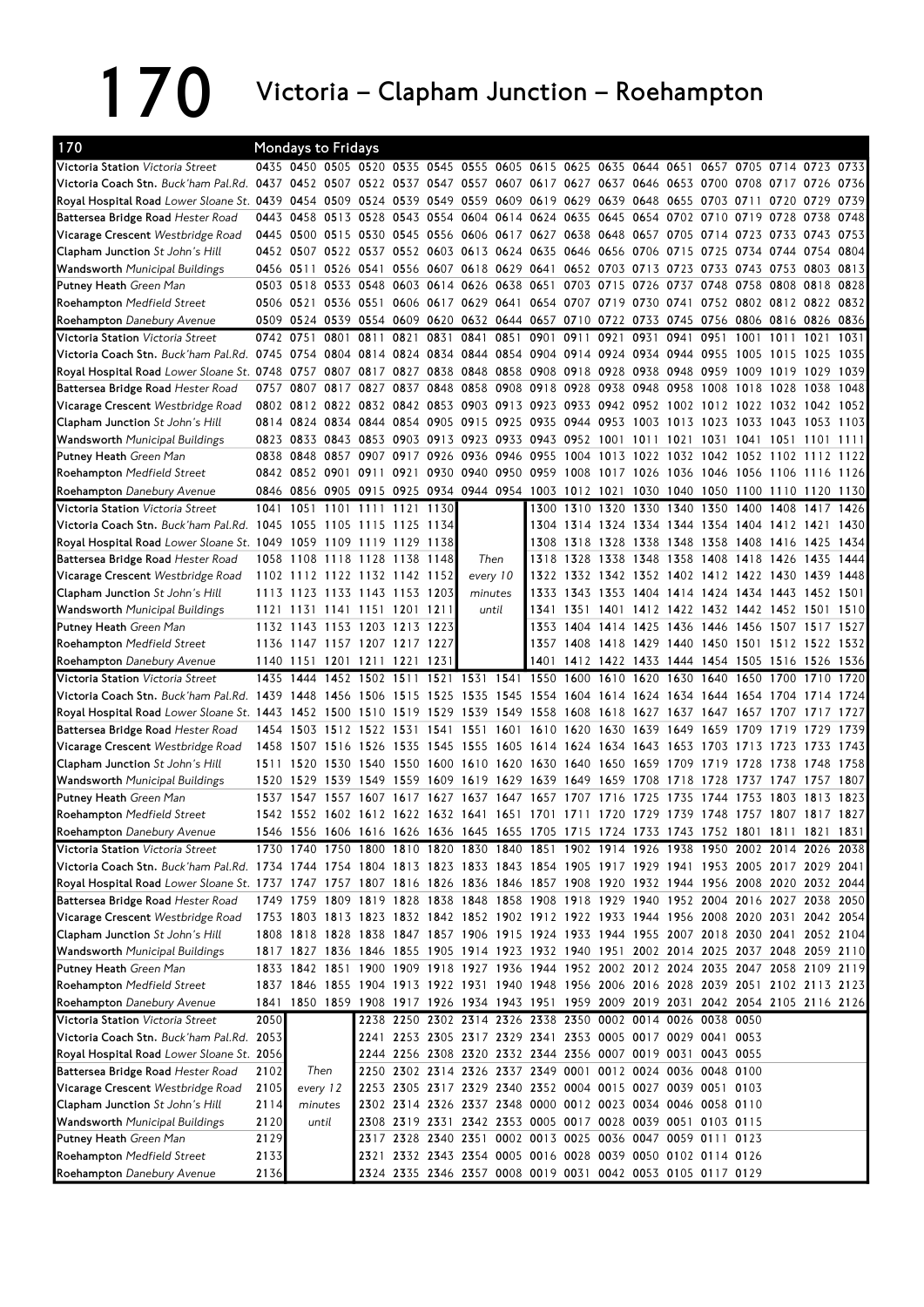| 170                                                                                                                            |           | Saturdays (also Good Friday)                                                              |               |                                                                                 |                |      |      |                                                                            |       |           |                               |           |           |           |                                              |                |           |           |
|--------------------------------------------------------------------------------------------------------------------------------|-----------|-------------------------------------------------------------------------------------------|---------------|---------------------------------------------------------------------------------|----------------|------|------|----------------------------------------------------------------------------|-------|-----------|-------------------------------|-----------|-----------|-----------|----------------------------------------------|----------------|-----------|-----------|
| <b>Victoria Station</b> Victoria Street                                                                                        | 0435      |                                                                                           |               |                                                                                 |                |      |      | 0620 0630 0640 0650 0700 0710 0720 0730 0740 0750 0800 0810 0820 0830 0840 |       |           |                               |           |           |           |                                              |                |           |           |
| <b>Victoria Coach Stn.</b> Buck'ham Pal.Rd.                                                                                    | 0437      |                                                                                           |               |                                                                                 |                |      |      | 0622 0632 0642 0652 0702 0713 0723 0733 0743 0753 0803 0813 0823 0833      |       |           |                               |           |           |           |                                              |                |           | 0843      |
| Royal Hospital Road Lower Sloane St. 0439                                                                                      |           |                                                                                           |               |                                                                                 |                |      |      | 0624 0634 0644 0654 0704 0715                                              |       |           |                               |           |           |           | 0725 0736 0746 0756 0806 0816 0826 0836 0846 |                |           |           |
| <b>Battersea Bridge Road</b> Hester Road                                                                                       | 0443      | Then                                                                                      |               | 0628                                                                            | 0639 0649      |      |      | 0659 0709 0720                                                             |       | 0730 0741 |                               | 0751      | 0801      | 0811      | 0821 0831 0841                               |                |           | 0852      |
| <b>Vicarage Crescent</b> Westbridge Road                                                                                       | 0445      | every 15                                                                                  |               |                                                                                 | 0630 0641 0651 |      | 0701 | 0712 0723 0733 0744 0754 0804 0814 0824 0834 0844 0855                     |       |           |                               |           |           |           |                                              |                |           |           |
| Clapham Junction St John's Hill                                                                                                | 0452      | minutes                                                                                   |               | 0637                                                                            |                |      |      | 0648 0658 0708 0720 0731 0741 0752 0802 0812 0822 0832 0842 0853 0904      |       |           |                               |           |           |           |                                              |                |           |           |
| <b>Wandsworth</b> Municipal Buildings                                                                                          | 0456      |                                                                                           | until<br>0641 |                                                                                 |                |      |      | 0652 0702 0712 0724 0736 0746 0757 0807 0817 0827 0838 0848 0859 0910      |       |           |                               |           |           |           |                                              |                |           |           |
| <b>Putney Heath</b> Green Man                                                                                                  | 0503      |                                                                                           |               | 0648                                                                            | 0659 0709 0720 |      |      | 0732 0744 0754 0805                                                        |       |           |                               | 0815 0825 |           |           | 0836 0847 0857 0908 0919                     |                |           |           |
| <b>Roehampton</b> Medfield Street                                                                                              | 0506      |                                                                                           |               | 0651                                                                            |                |      |      | 0702 0712 0723 0735 0747 0757 0808 0818 0828                               |       |           |                               |           |           |           | 0839 0850 0900 0911 0922                     |                |           |           |
| <b>Roehampton</b> Danebury Avenue                                                                                              | 0508      |                                                                                           |               |                                                                                 |                |      |      | 0653 0704 0715 0726 0738 0750 0800 0811 0821 0831 0842 0853 0903 0914 0925 |       |           |                               |           |           |           |                                              |                |           |           |
| <b>Victoria Station</b> Victoria Street                                                                                        |           | 0850 0900 0910 0920                                                                       |               |                                                                                 | 0929 0938      |      | 0947 | 0956 1006                                                                  |       | 1015      | 1025 1034                     |           | 1043      | 1053      | 1103 1113 1123                               |                |           | 1133      |
| Victoria Coach Stn. Buck'ham Pal.Rd. 0853 0903 0913 0923 0932 0941 0950 0959 1009 1018 1028 1037 1046 1056 1106 1116 1126 1136 |           |                                                                                           |               |                                                                                 |                |      |      |                                                                            |       |           |                               |           |           |           |                                              |                |           |           |
| Royal Hospital Road <i>Lower Sloane St.</i> 0856 0906 0916 0926 0935 0944 0953 1002 1012 1021 1031 1040 1049 1059 1109 1119    |           |                                                                                           |               |                                                                                 |                |      |      |                                                                            |       |           |                               |           |           |           |                                              |                | 1129      | 1139      |
| <b>Battersea Bridge Road</b> Hester Road                                                                                       |           | 0902 0912 0922 0932 0941                                                                  |               |                                                                                 |                | 0951 | 1000 | 1009 1019 1028 1038 1048                                                   |       |           |                               |           | 1057 1107 |           | 1117                                         | 1127           | 1137      | 1147      |
| <b>Vicarage Crescent</b> Westbridge Road                                                                                       | 0905 0915 |                                                                                           | 0925          | 0935                                                                            | 0944 0954      |      | 1003 | 1013 1023                                                                  |       |           | 1032 1042 1052                |           | 1101      | 1111      | 1121                                         | 1131           | 1141      | 1151      |
| <b>Clapham Junction</b> St John's Hill                                                                                         |           | 0914 0924                                                                                 |               | 0934 0944 0954                                                                  |                |      |      | 1004 1013 1023 1033 1043 1053 1103 1112 1122 1132 1143 1154 1204           |       |           |                               |           |           |           |                                              |                |           |           |
| <b>Wandsworth</b> Municipal Buildings                                                                                          |           | 0920 0930 0940 0950 1000 1010 1020 1030 1040 1050 1100 1110 1120 1130 1140 1151 1202 1212 |               |                                                                                 |                |      |      |                                                                            |       |           |                               |           |           |           |                                              |                |           |           |
| <b>Putney Heath</b> Green Man                                                                                                  | 0930 0941 |                                                                                           |               | 0951 1002 1012 1022 1032 1042 1052 1102 1113 1123 1133 1143 1153 1204 1215 1226 |                |      |      |                                                                            |       |           |                               |           |           |           |                                              |                |           |           |
| <b>Roehampton</b> Medfield Street                                                                                              |           | 0933 0944                                                                                 | 0955          | 1006 1016 1026 1036 1046 1056 1106 1117 1127 1137 1147 1157 1208 1219 1230      |                |      |      |                                                                            |       |           |                               |           |           |           |                                              |                |           |           |
| <b>Roehampton</b> Danebury Avenue                                                                                              |           | 0936 0947 0958 1009 1019 1029 1039 1049 1059 1109 1120 1130 1140 1151                     |               |                                                                                 |                |      |      |                                                                            |       |           |                               |           |           |           |                                              | 1201 1212 1223 |           | 1234      |
| <b>Victoria Station</b> Victoria Street                                                                                        |           | 1143 1153 1203 1213 1223 1233 1243 1253 1303 1313                                         |               |                                                                                 |                |      |      |                                                                            |       |           |                               |           |           | 1423 1433 |                                              |                |           | 1523 1533 |
| Victoria Coach Stn. Buck'ham Pal.Rd. 1146 1156 1206 1216 1226 1236 1246 1256 1306 1316                                         |           |                                                                                           |               |                                                                                 |                |      |      |                                                                            |       |           |                               |           |           | 1426 1436 |                                              |                |           | 1526 1536 |
| Royal Hospital Road Lower Sloane St. 1149 1159 1209 1219 1229 1239 1249 1259 1309 1319                                         |           |                                                                                           |               |                                                                                 |                |      |      |                                                                            |       |           |                               |           |           | 1429 1439 |                                              |                |           | 1529 1539 |
| <b>Battersea Bridge Road</b> Hester Road                                                                                       |           | 1157 1207 1217 1227 1237 1247 1257 1307 1317 1327                                         |               |                                                                                 |                |      |      |                                                                            |       |           | Then                          |           |           | 1437 1447 | Then                                         |                |           | 1537 1547 |
| <b>Vicarage Crescent</b> Westbridge Road                                                                                       |           | 1201 1211 1221 1231 1241 1251 1301 1311 1321 1331                                         |               |                                                                                 |                |      |      |                                                                            |       |           | every 10                      |           | 1441 1451 |           | every 10                                     |                |           | 1541 1551 |
| <b>Clapham Junction</b> St John's Hill                                                                                         |           | 1214 1224                                                                                 |               | 1234 1244 1254                                                                  |                |      |      | 1304 1314 1324 1334                                                        |       | 1343      | minutes                       |           |           | 1453 1503 | minutes                                      |                | 1553      | 1603      |
| <b>Wandsworth</b> Municipal Buildings                                                                                          |           | 1222 1232 1243                                                                            |               | 1253                                                                            | 1303           |      |      | 1312 1322 1332 1342                                                        |       | 1351      | until                         |           |           | 1501 1511 | until                                        |                |           | 1601 1611 |
| <b>Putney Heath</b> Green Man                                                                                                  | 1236 1246 |                                                                                           |               | 1257 1307 1317 1326 1336 1346 1356                                              |                |      |      |                                                                            |       | 1405      |                               |           | 1515      | 1524      |                                              |                |           | 1614 1623 |
| <b>Roehampton</b> Medfield Street                                                                                              |           | 1240 1250 1301 1311 1321 1330 1340 1350 1400 1409                                         |               |                                                                                 |                |      |      |                                                                            |       |           |                               |           |           | 1519 1528 |                                              |                |           | 1618 1627 |
| <b>Roehampton</b> Danebury Avenue                                                                                              |           | 1244 1254 1305 1315 1325 1334 1344 1354 1404 1413                                         |               |                                                                                 |                |      |      |                                                                            |       |           |                               |           | 1523      | 1532      |                                              |                | 1622 1631 |           |
| <b>Victoria Station</b> Victoria Street                                                                                        | 1543      |                                                                                           |               |                                                                                 |                |      |      | 1643 1652 1702 1712 1722 1732                                              |       |           |                               |           |           |           | 1832 1842 1852 1902 1914 1926                |                |           | 1938      |
| Victoria Coach Stn. Buck'ham Pal.Rd.                                                                                           | 1546      |                                                                                           |               | 1646                                                                            | 1655 1705      |      |      | 1715 1725 1735                                                             |       |           |                               |           | 1835 1845 |           | 1855 1905 1917 1929                          |                |           | 1941      |
| <b>Royal Hospital Road</b> Lower Sloane St. 1 <b>5</b> 49                                                                      |           |                                                                                           |               | 1649                                                                            | 1658           |      |      | 1708 1718 1728 1738                                                        |       |           |                               | 1838      | 1848      |           | 1858 1908 1920                               |                | 1932 1944 |           |
| Battersea Bridge Road Hester Road                                                                                              | 1557      | Then                                                                                      |               | 1657                                                                            | 1707           |      |      | 1717 1727 1737 1747                                                        |       | Then      |                               | 1847      |           |           | 1857 1907 1916 1928                          |                | 1940      | 1951      |
| Vicarage Crescent Westbridge Road                                                                                              | 1601      | every 10                                                                                  |               | 1701                                                                            | 1711           | 1721 | 1731 | 1741 1751                                                                  |       | every 10  |                               | 1851      | 1901      | 1911      | 1920 1932 1944 1955                          |                |           |           |
| <b>Clapham Junction</b> St John's Hill                                                                                         | 1613      | minutes                                                                                   |               |                                                                                 | 1713 1723      |      |      | 1733 1743 1753 1803                                                        |       | minutes   |                               | 1903      |           |           | 1912 1922 1931 1943 1955 2006                |                |           |           |
| <b>Wandsworth</b> Municipal Buildings                                                                                          | 1621      | until                                                                                     |               | 1721                                                                            |                |      |      | 1731 1741 1750 1800 1810                                                   |       | until     |                               |           |           |           | 1910 1919 1929 1938 1950 2002 2012           |                |           |           |
| <b>Putney Heath</b> Green Man                                                                                                  | 1633      |                                                                                           |               | 1733                                                                            | 1743           |      |      | 1753 1802 1812 1821                                                        |       |           |                               | 1921      | 1930      |           | 1940 1949 2001                               |                | 2012      | 2022      |
| <b>Roehampton</b> Medfield Street                                                                                              | 1637      |                                                                                           |               |                                                                                 |                |      |      | 1737 1747 1757 1806 1816 1825                                              |       |           |                               |           |           |           | 1925 1934 1944 1953 2005 2016 2026           |                |           |           |
| Roehampton Danebury Avenue                                                                                                     | 1641      |                                                                                           |               |                                                                                 |                |      |      | 1741 1751 1801 1810 1820 1829                                              |       |           |                               |           |           |           | 1929 1938 1948 1957 2008 2019 2029           |                |           |           |
| <b>Victoria Station</b> Victoria Street                                                                                        |           | 1950 2002 2014 2026 2038 2050 2102                                                        |               |                                                                                 |                |      |      |                                                                            |       |           | 2250 2302 2314 2326 2338 2350 |           |           |           |                                              |                |           | 0050      |
| Victoria Coach Stn. Buck'ham Pal.Rd. 1953 2005 2017 2029 2041 2053 2105                                                        |           |                                                                                           |               |                                                                                 |                |      |      |                                                                            |       |           | 2253 2305 2317 2329 2341 2353 |           |           |           |                                              |                |           | 0053      |
| Royal Hospital Road Lower Sloane St. 1956 2008 2020 2032 2044 2056 2108                                                        |           |                                                                                           |               |                                                                                 |                |      |      |                                                                            |       |           | 2256 2308 2320 2332 2344 2356 |           |           |           |                                              |                |           | 0056      |
| <b>Battersea Bridge Road</b> Hester Road                                                                                       |           | 2003 2015 2027 2038 2050 2102 2114                                                        |               |                                                                                 |                |      |      | Then                                                                       |       |           | 2302 2313 2325 2337 2349 0001 |           |           |           |                                              | Then           |           | 0101      |
| Vicarage Crescent Westbridge Road                                                                                              |           | 2007 2019 2031 2042 2054 2106 2117                                                        |               |                                                                                 |                |      |      | every 12                                                                   |       |           | 2305 2316 2328 2340 2352 0004 |           |           |           |                                              | every 12       |           | 0104      |
| Clapham Junction St John's Hill                                                                                                |           | 2017 2029 2041 2052 2104 2115 2126                                                        |               |                                                                                 |                |      |      | minutes                                                                    |       |           | 2314 2325 2337 2349 0001 0012 |           |           |           |                                              | minutes        |           | 0112      |
| Wandsworth Municipal Buildings                                                                                                 |           | 2023 2035 2047 2058 2110 2121 2132                                                        |               |                                                                                 |                |      |      |                                                                            | until |           | 2320 2331 2343 2355 0007 0018 |           |           |           |                                              | until          |           | 0118      |
| Putney Heath Green Man                                                                                                         |           | 2033 2045 2057 2108 2119 2130 2141                                                        |               |                                                                                 |                |      |      |                                                                            |       |           | 2329 2340 2352 0004 0015 0026 |           |           |           |                                              |                |           | 0126      |
| Roehampton Medfield Street                                                                                                     |           | 2037 2049 2101 2112 2123 2134 2145                                                        |               |                                                                                 |                |      |      |                                                                            |       |           | 2333 2344 2356 0007 0018 0029 |           |           |           |                                              |                |           | 0129      |
| Roehampton Danebury Avenue                                                                                                     |           | 2040 2052 2104 2115 2126 2137 2148                                                        |               |                                                                                 |                |      |      |                                                                            |       |           | 2336 2347 2359 0010 0021 0032 |           |           |           |                                              |                |           | 0132      |
|                                                                                                                                |           |                                                                                           |               |                                                                                 |                |      |      |                                                                            |       |           |                               |           |           |           |                                              |                |           |           |